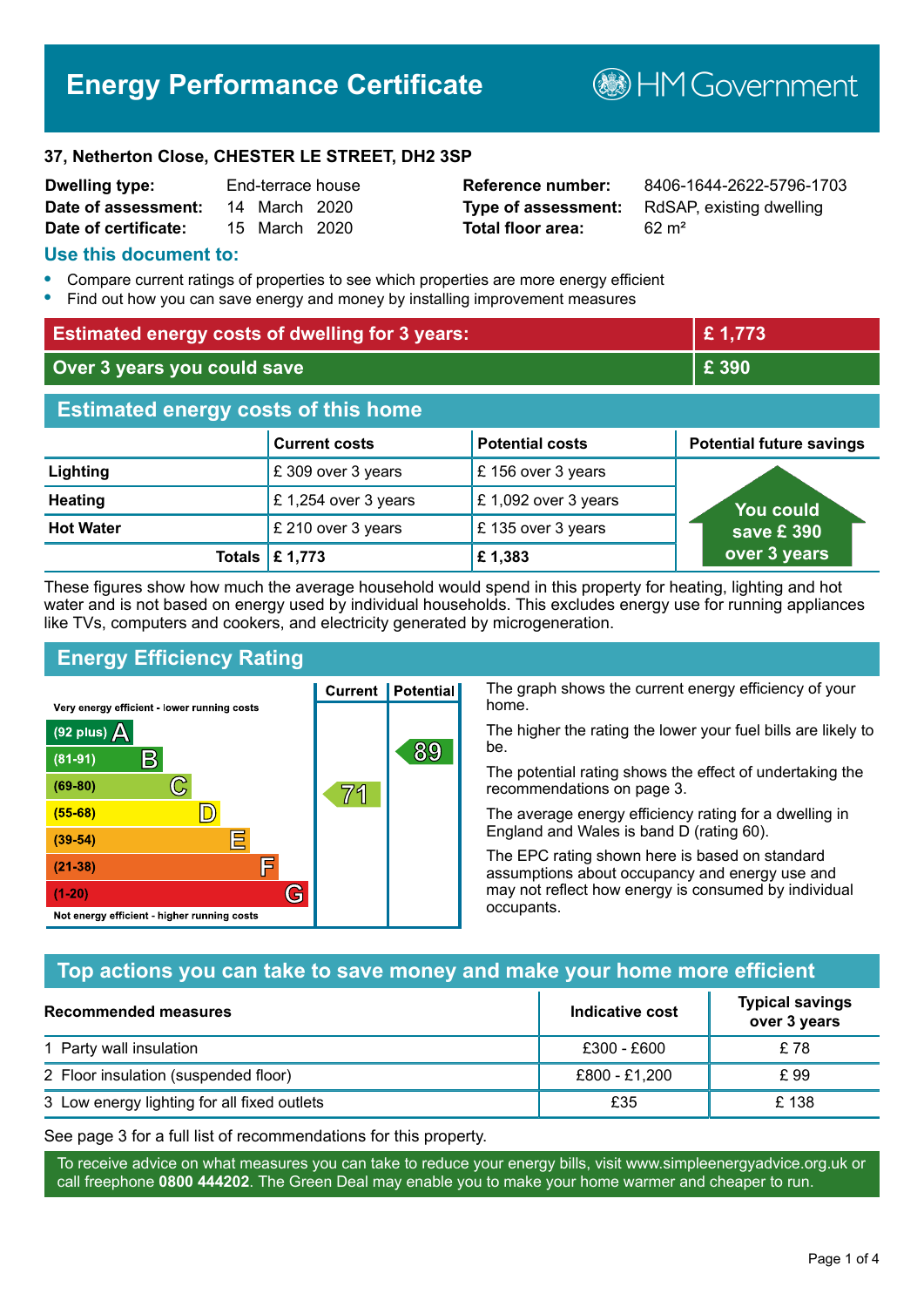**Energy Performance Certificate**

## **Summary of this home's energy performance related features**

| <b>Element</b>        | <b>Description</b>                   | <b>Energy Efficiency</b> |
|-----------------------|--------------------------------------|--------------------------|
| Walls                 | Cavity wall, filled cavity           | ★★★★☆                    |
| Roof                  | Pitched, 150 mm loft insulation      | ★★★★☆                    |
| Floor                 | Suspended, no insulation (assumed)   |                          |
| Windows               | Fully double glazed                  | ★★★★☆                    |
| Main heating          | Boiler and radiators, mains gas      | ★★★★☆                    |
| Main heating controls | Programmer, room thermostat and TRVs | ★★★★☆                    |
| Secondary heating     | None                                 |                          |
| Hot water             | From main system                     | ★★★★☆                    |
| Lighting              | No low energy lighting               | *****                    |

Current primary energy use per square metre of floor area: 217 kWh/m² per year

The assessment does not take into consideration the physical condition of any element. 'Assumed' means that the insulation could not be inspected and an assumption has been made in the methodology based on age and type of construction.

### **Low and zero carbon energy sources**

Low and zero carbon energy sources are sources of energy that release either very little or no carbon dioxide into the atmosphere when they are used. Installing these sources may help reduce energy bills as well as cutting carbon. There are none provided for this home.

## **Your home's heat demand**

For most homes, the vast majority of energy costs derive from heating the home. Where applicable, this table shows the energy that could be saved in this property by insulating the loft and walls, based on typical energy use (shown within brackets as it is a reduction in energy use).

| <b>Heat demand</b>           | <b>Existing dwelling</b> | Impact of loft<br>insulation | Impact of cavity<br>wall insulation | Impact of solid<br>wall insulation |
|------------------------------|--------------------------|------------------------------|-------------------------------------|------------------------------------|
| Space heating (kWh per year) | 6.734                    | (205)                        | N/A                                 | N/A                                |
| Water heating (kWh per year) | 1,571                    |                              |                                     |                                    |

You could receive Renewable Heat Incentive (RHI) payments and help reduce carbon emissions by replacing your existing heating system with one that generates renewable heat, subject to meeting minimum energy efficiency requirements. The estimated energy required for space and water heating will form the basis of the payments. For more information, search for the domestic RHI on the www.gov.uk website.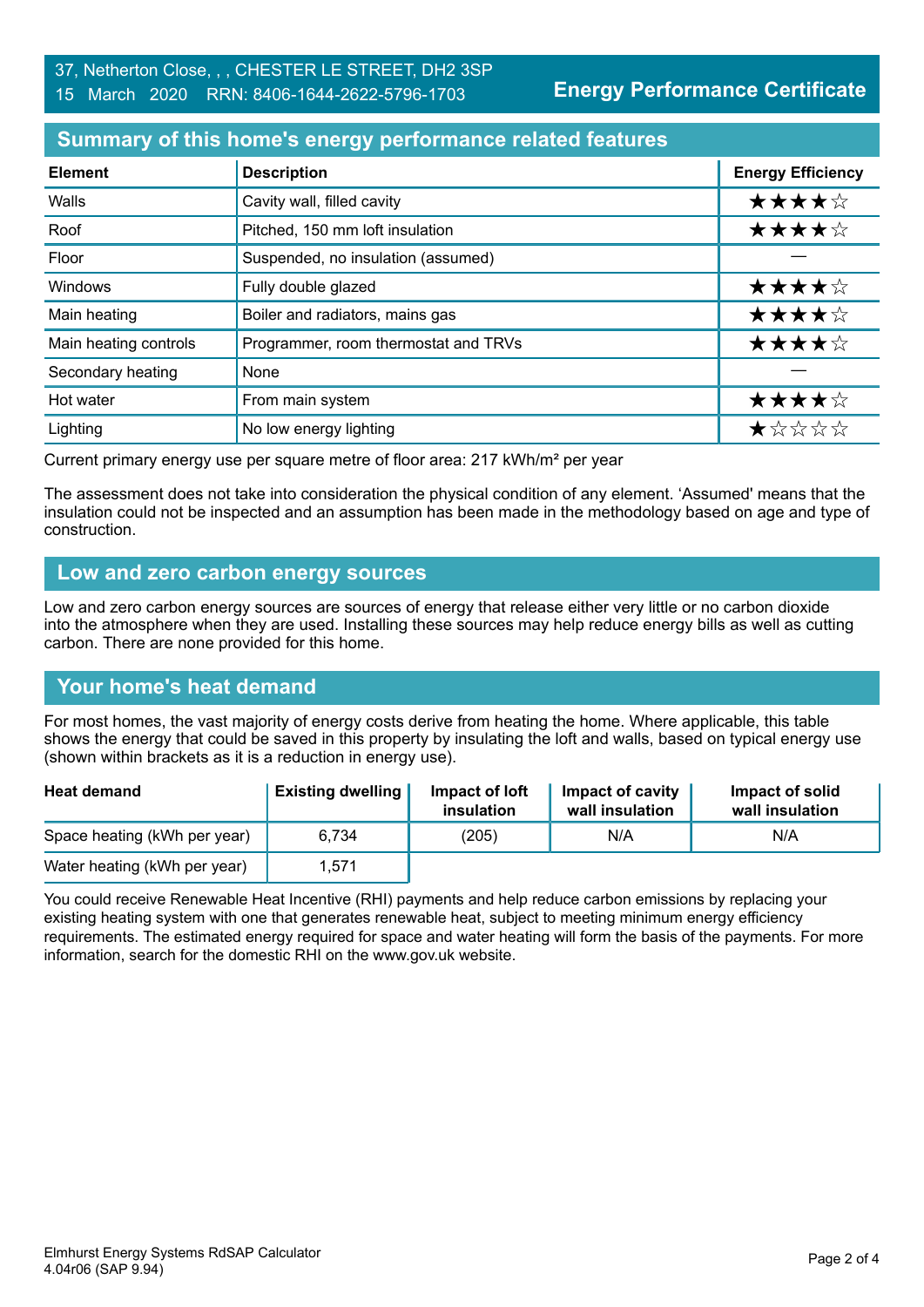## 37, Netherton Close, , , CHESTER LE STREET, DH2 3SP

#### 15 March 2020 RRN: 8406-1644-2622-5796-1703

## **Recommendations**

The measures below will improve the energy performance of your dwelling. The performance ratings after improvements listed below are cumulative; that is, they assume the improvements have been installed in the order that they appear in the table. To receive advice on what measures you can take to reduce your energy bills, visit www.simpleenergyadvice.org.uk or call freephone 0800 444202. Before installing measures, you should make sure you have secured the appropriate permissions, where necessary. Such permissions might include permission from your landlord (if you are a tenant) or approval under Building Regulations for certain types of work.

| <b>Recommended measures</b>               | <b>Indicative cost</b> | <b>Typical savings</b><br>per year | <b>Rating after</b><br>improvement |
|-------------------------------------------|------------------------|------------------------------------|------------------------------------|
| Party wall insulation                     | £300 - £600            | £26                                | C72                                |
| Floor insulation (suspended floor)        | £800 - £1,200          | £ 33                               | C73                                |
| Low energy lighting for all fixed outlets | £35                    | £46                                | C75                                |
| Solar water heating                       | £4,000 - £6,000        | £26                                | C76                                |
| Solar photovoltaic panels, 2.5 kWp        | £3,500 - £5,500        | £ 311                              | <b>B89</b>                         |

### **Alternative measures**

There are alternative measures below which you could also consider for your home.

**•** External insulation with cavity wall insulation

## **Financial Support and the Green Deal**

Green Deal Finance allows you to pay for some of the cost of your improvements in instalments under a Green Deal Plan (note that this is a credit agreement, but with instalments being added to the electricity bill for the property). The availability of a Green Deal Plan will depend upon your financial circumstances. There is a limit to how much Green Deal Finance can be used, which is determined by how much energy the improvements are estimated to **save** for a 'typical household'.

You may also be able to obtain support towards repairs or replacements of heating systems and/or basic insulation measures under the ECO scheme, provided that you are in receipt of qualifying benefits or tax credits. To learn more about this scheme and the rules about eligibility, visit www.simpleenergyadvice.org.uk or call freephone **0800 444202** for England and Wales.